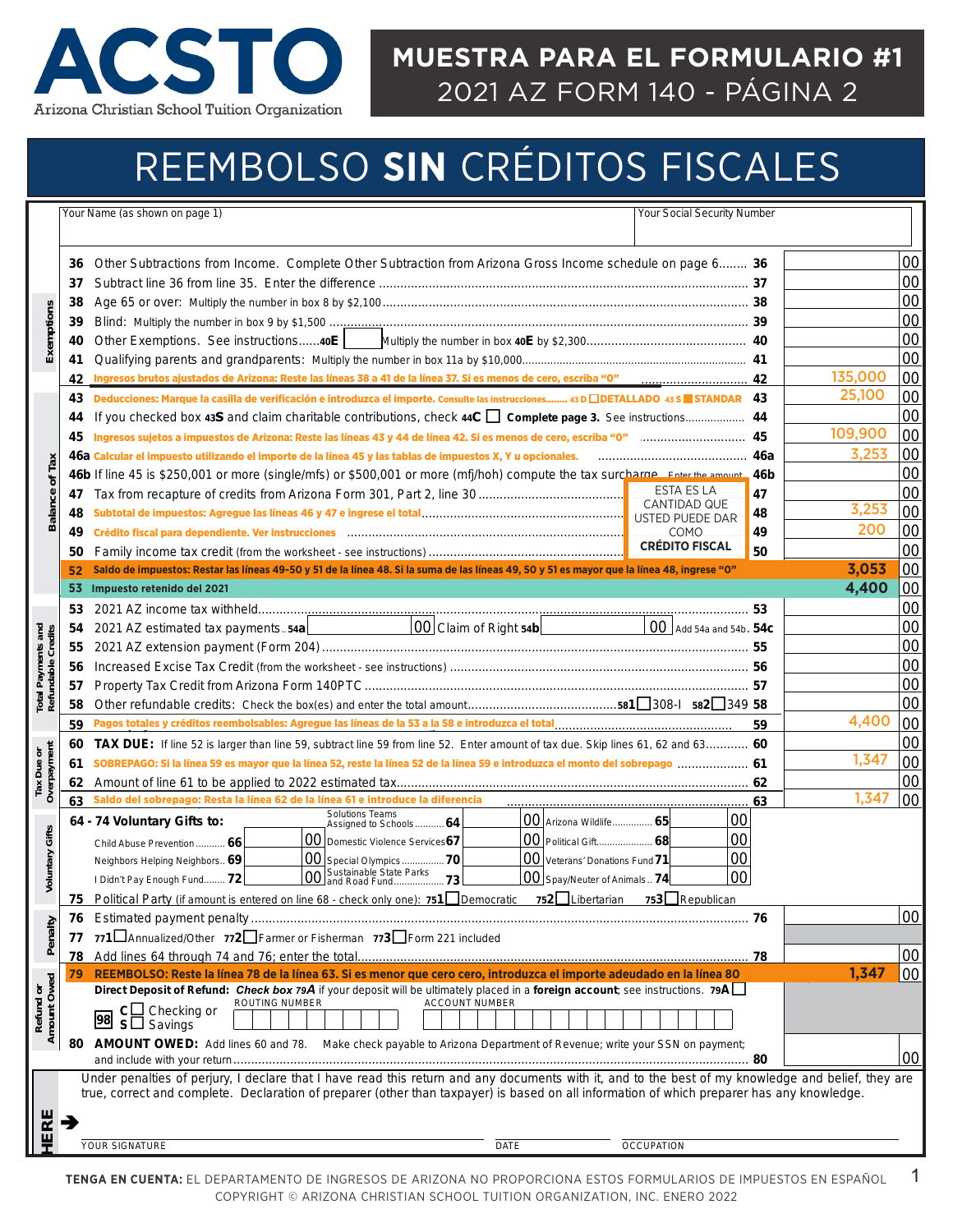

### **EXAMPLE #1 MUESTRA PARA EL FORMULARIO #1**  2021 AZ FORM 140 - PÁGINA 2

# REEMBOLSO **CON** CRÉDITO FISCAL

| Other Subtractions from Income. Complete Other Subtraction from Arizona Gross Income schedule on page 6 36<br>36<br>37<br>38<br>Exemptions<br>39<br>40<br>41<br>135,000<br>42<br>25,100<br>Deducciones: Marque la casilla de verificación e introduzca el importe. Consulte las instrucciones 43 D [DETALLADO 43 S   STANDAR 43<br>43<br>44<br>109,900<br>45<br>3,253<br>46a Calcular el impuesto utilizando el importe de la línea 45 y las tablas de impuestos X, Y u opcionales. <b>Manualizano el interior de 46a</b><br><b>Balance of Tax</b><br>46b If line 45 is \$250,001 or more (single/mfs) or \$500,001 or more (mfj/hoh) compute the tax surcharge. Enter the amount 46b<br>3,253<br>47<br>200<br>48<br>49<br>Crédito fiscal para dependiente. Ver instrucciones<br>50<br>Créditos no reembolsables de Arizona, formulario 301 Parte 2, línea 61<br>2,435<br>51<br>618<br>Saldo de impuestos: Restar las líneas 49-50 y 51 de la línea 48. Si la suma de las líneas 49, 50 y 51 es mayor que la línea 48, ingrese "0"<br>52 <sub>2</sub><br>4,400<br>53<br>Impuesto retenido del 2021<br>00 Claim of Right 54b<br>2021 AZ estimated tax payments54a<br>$100$ Add 54a and 54b. 54c<br>54<br>55<br>56<br>57<br>58<br>4,400<br>59<br>59<br>60<br><b>TAX DUE:</b> If line 52 is larger than line 59, subtract line 59 from line 52. Enter amount of tax due. Skip lines 61, 62 and 63 60<br>3,782<br>SOBREPAGO: Si la línea 59 es mayor que la línea 52, reste la línea 52 de la línea 59 e introduzca el monto del sobrepago  61<br>61<br>62<br>3,782<br>63<br>63<br><b>Solutions Teams</b><br> 00 <br>00 Arizona Wildlife 65<br>64 - 74 Voluntary Gifts to:<br>Assigned to Schools 64<br><b>Voluntary Gifts</b><br>00<br>00 Domestic Violence Services67<br>00 Political Gift 68<br>Child Abuse Prevention  66<br>00<br>00 Veterans' Donations Fund 71<br>00 Special Olympics70<br>Neighbors Helping Neighbors 69<br>00 Sustainable State Parks<br>00 and Road Fund73<br>00<br>$\boxed{00}$ Spay/Neuter of Animals 74 $\boxed{ }$<br>I Didn't Pay Enough Fund 72<br>Political Party (if amount is entered on line 68 - check only one): $751$ Democratic $752$ Libertarian<br>753 Republican<br>75<br>76<br>Penalty<br>771 IAnnualized/Other 772 Farmer or Fisherman 773 Form 221 included<br>77<br>78<br>3,782<br>REEMBOLSO: Reste la línea 78 de la línea 63. Si es menor que cero cero, introduzca el importe adeudado en la línea 80<br>79<br>Direct Deposit of Refund: Check box 79A if your deposit will be ultimately placed in a foreign account; see instructions. 79A<br>ROUTING NUMBER<br><b>ACCOUNT NUMBER</b><br>$c \Box$ Checking or<br>98 SLI Savings<br>AMOUNT OWED: Add lines 60 and 78. Make check payable to Arizona Department of Revenue; write your SSN on payment;<br>80<br>Under penalties of perjury, I declare that I have read this return and any documents with it, and to the best of my knowledge and belief, they are<br>true, correct and complete. Declaration of preparer (other than taxpayer) is based on all information of which preparer has any knowledge.<br>ERE<br><b>YOUR SIGNATURE</b><br><b>DATE</b><br><b>OCCUPATION</b><br>TENGA EN CUENTA: EL DEPARTAMENTO DE INGRESOS DE ARIZONA NO PROPORCIONA ESTOS FORMULARIOS DE IMPUESTOS EN ESPAÑOL<br>COPYRIGHT © ARIZONA CHRISTIAN SCHOOL TUITION ORGANIZATION, INC. ENERO 2022 |                 |
|--------------------------------------------------------------------------------------------------------------------------------------------------------------------------------------------------------------------------------------------------------------------------------------------------------------------------------------------------------------------------------------------------------------------------------------------------------------------------------------------------------------------------------------------------------------------------------------------------------------------------------------------------------------------------------------------------------------------------------------------------------------------------------------------------------------------------------------------------------------------------------------------------------------------------------------------------------------------------------------------------------------------------------------------------------------------------------------------------------------------------------------------------------------------------------------------------------------------------------------------------------------------------------------------------------------------------------------------------------------------------------------------------------------------------------------------------------------------------------------------------------------------------------------------------------------------------------------------------------------------------------------------------------------------------------------------------------------------------------------------------------------------------------------------------------------------------------------------------------------------------------------------------------------------------------------------------------------------------------------------------------------------------------------------------------------------------------------------------------------------------------------------------------------------------------------------------------------------------------------------------------------------------------------------------------------------------------------------------------------------------------------------------------------------------------------------------------------------------------------------------------------------------------------------------------------------------------------------------------------------------------------------------------------------------------------------------------------------------------------------------------------------------------------------------------------------------------------------------------------------------------------------------------------------------------------------------------------------------------------------------------------------------------------------------------------------------------------------------------------------------------------------------------------------------------------------------------------------------------------------------------------------------------------------------------------------------------------------------------------------------------------|-----------------|
|                                                                                                                                                                                                                                                                                                                                                                                                                                                                                                                                                                                                                                                                                                                                                                                                                                                                                                                                                                                                                                                                                                                                                                                                                                                                                                                                                                                                                                                                                                                                                                                                                                                                                                                                                                                                                                                                                                                                                                                                                                                                                                                                                                                                                                                                                                                                                                                                                                                                                                                                                                                                                                                                                                                                                                                                                                                                                                                                                                                                                                                                                                                                                                                                                                                                                                                                                                                      |                 |
|                                                                                                                                                                                                                                                                                                                                                                                                                                                                                                                                                                                                                                                                                                                                                                                                                                                                                                                                                                                                                                                                                                                                                                                                                                                                                                                                                                                                                                                                                                                                                                                                                                                                                                                                                                                                                                                                                                                                                                                                                                                                                                                                                                                                                                                                                                                                                                                                                                                                                                                                                                                                                                                                                                                                                                                                                                                                                                                                                                                                                                                                                                                                                                                                                                                                                                                                                                                      |                 |
|                                                                                                                                                                                                                                                                                                                                                                                                                                                                                                                                                                                                                                                                                                                                                                                                                                                                                                                                                                                                                                                                                                                                                                                                                                                                                                                                                                                                                                                                                                                                                                                                                                                                                                                                                                                                                                                                                                                                                                                                                                                                                                                                                                                                                                                                                                                                                                                                                                                                                                                                                                                                                                                                                                                                                                                                                                                                                                                                                                                                                                                                                                                                                                                                                                                                                                                                                                                      | 00              |
|                                                                                                                                                                                                                                                                                                                                                                                                                                                                                                                                                                                                                                                                                                                                                                                                                                                                                                                                                                                                                                                                                                                                                                                                                                                                                                                                                                                                                                                                                                                                                                                                                                                                                                                                                                                                                                                                                                                                                                                                                                                                                                                                                                                                                                                                                                                                                                                                                                                                                                                                                                                                                                                                                                                                                                                                                                                                                                                                                                                                                                                                                                                                                                                                                                                                                                                                                                                      | 00              |
|                                                                                                                                                                                                                                                                                                                                                                                                                                                                                                                                                                                                                                                                                                                                                                                                                                                                                                                                                                                                                                                                                                                                                                                                                                                                                                                                                                                                                                                                                                                                                                                                                                                                                                                                                                                                                                                                                                                                                                                                                                                                                                                                                                                                                                                                                                                                                                                                                                                                                                                                                                                                                                                                                                                                                                                                                                                                                                                                                                                                                                                                                                                                                                                                                                                                                                                                                                                      | 00              |
|                                                                                                                                                                                                                                                                                                                                                                                                                                                                                                                                                                                                                                                                                                                                                                                                                                                                                                                                                                                                                                                                                                                                                                                                                                                                                                                                                                                                                                                                                                                                                                                                                                                                                                                                                                                                                                                                                                                                                                                                                                                                                                                                                                                                                                                                                                                                                                                                                                                                                                                                                                                                                                                                                                                                                                                                                                                                                                                                                                                                                                                                                                                                                                                                                                                                                                                                                                                      | 00              |
|                                                                                                                                                                                                                                                                                                                                                                                                                                                                                                                                                                                                                                                                                                                                                                                                                                                                                                                                                                                                                                                                                                                                                                                                                                                                                                                                                                                                                                                                                                                                                                                                                                                                                                                                                                                                                                                                                                                                                                                                                                                                                                                                                                                                                                                                                                                                                                                                                                                                                                                                                                                                                                                                                                                                                                                                                                                                                                                                                                                                                                                                                                                                                                                                                                                                                                                                                                                      | 00              |
|                                                                                                                                                                                                                                                                                                                                                                                                                                                                                                                                                                                                                                                                                                                                                                                                                                                                                                                                                                                                                                                                                                                                                                                                                                                                                                                                                                                                                                                                                                                                                                                                                                                                                                                                                                                                                                                                                                                                                                                                                                                                                                                                                                                                                                                                                                                                                                                                                                                                                                                                                                                                                                                                                                                                                                                                                                                                                                                                                                                                                                                                                                                                                                                                                                                                                                                                                                                      | 00              |
|                                                                                                                                                                                                                                                                                                                                                                                                                                                                                                                                                                                                                                                                                                                                                                                                                                                                                                                                                                                                                                                                                                                                                                                                                                                                                                                                                                                                                                                                                                                                                                                                                                                                                                                                                                                                                                                                                                                                                                                                                                                                                                                                                                                                                                                                                                                                                                                                                                                                                                                                                                                                                                                                                                                                                                                                                                                                                                                                                                                                                                                                                                                                                                                                                                                                                                                                                                                      | 00              |
|                                                                                                                                                                                                                                                                                                                                                                                                                                                                                                                                                                                                                                                                                                                                                                                                                                                                                                                                                                                                                                                                                                                                                                                                                                                                                                                                                                                                                                                                                                                                                                                                                                                                                                                                                                                                                                                                                                                                                                                                                                                                                                                                                                                                                                                                                                                                                                                                                                                                                                                                                                                                                                                                                                                                                                                                                                                                                                                                                                                                                                                                                                                                                                                                                                                                                                                                                                                      | 00              |
|                                                                                                                                                                                                                                                                                                                                                                                                                                                                                                                                                                                                                                                                                                                                                                                                                                                                                                                                                                                                                                                                                                                                                                                                                                                                                                                                                                                                                                                                                                                                                                                                                                                                                                                                                                                                                                                                                                                                                                                                                                                                                                                                                                                                                                                                                                                                                                                                                                                                                                                                                                                                                                                                                                                                                                                                                                                                                                                                                                                                                                                                                                                                                                                                                                                                                                                                                                                      | 00              |
|                                                                                                                                                                                                                                                                                                                                                                                                                                                                                                                                                                                                                                                                                                                                                                                                                                                                                                                                                                                                                                                                                                                                                                                                                                                                                                                                                                                                                                                                                                                                                                                                                                                                                                                                                                                                                                                                                                                                                                                                                                                                                                                                                                                                                                                                                                                                                                                                                                                                                                                                                                                                                                                                                                                                                                                                                                                                                                                                                                                                                                                                                                                                                                                                                                                                                                                                                                                      | 00              |
|                                                                                                                                                                                                                                                                                                                                                                                                                                                                                                                                                                                                                                                                                                                                                                                                                                                                                                                                                                                                                                                                                                                                                                                                                                                                                                                                                                                                                                                                                                                                                                                                                                                                                                                                                                                                                                                                                                                                                                                                                                                                                                                                                                                                                                                                                                                                                                                                                                                                                                                                                                                                                                                                                                                                                                                                                                                                                                                                                                                                                                                                                                                                                                                                                                                                                                                                                                                      | 00              |
|                                                                                                                                                                                                                                                                                                                                                                                                                                                                                                                                                                                                                                                                                                                                                                                                                                                                                                                                                                                                                                                                                                                                                                                                                                                                                                                                                                                                                                                                                                                                                                                                                                                                                                                                                                                                                                                                                                                                                                                                                                                                                                                                                                                                                                                                                                                                                                                                                                                                                                                                                                                                                                                                                                                                                                                                                                                                                                                                                                                                                                                                                                                                                                                                                                                                                                                                                                                      | 00              |
|                                                                                                                                                                                                                                                                                                                                                                                                                                                                                                                                                                                                                                                                                                                                                                                                                                                                                                                                                                                                                                                                                                                                                                                                                                                                                                                                                                                                                                                                                                                                                                                                                                                                                                                                                                                                                                                                                                                                                                                                                                                                                                                                                                                                                                                                                                                                                                                                                                                                                                                                                                                                                                                                                                                                                                                                                                                                                                                                                                                                                                                                                                                                                                                                                                                                                                                                                                                      | 00              |
| <b>Total Payments and<br/>Refundable Credits</b><br>Tax Due or<br>Overpayment<br>Refund or<br>Amount Owed                                                                                                                                                                                                                                                                                                                                                                                                                                                                                                                                                                                                                                                                                                                                                                                                                                                                                                                                                                                                                                                                                                                                                                                                                                                                                                                                                                                                                                                                                                                                                                                                                                                                                                                                                                                                                                                                                                                                                                                                                                                                                                                                                                                                                                                                                                                                                                                                                                                                                                                                                                                                                                                                                                                                                                                                                                                                                                                                                                                                                                                                                                                                                                                                                                                                            | 00              |
|                                                                                                                                                                                                                                                                                                                                                                                                                                                                                                                                                                                                                                                                                                                                                                                                                                                                                                                                                                                                                                                                                                                                                                                                                                                                                                                                                                                                                                                                                                                                                                                                                                                                                                                                                                                                                                                                                                                                                                                                                                                                                                                                                                                                                                                                                                                                                                                                                                                                                                                                                                                                                                                                                                                                                                                                                                                                                                                                                                                                                                                                                                                                                                                                                                                                                                                                                                                      | 00              |
|                                                                                                                                                                                                                                                                                                                                                                                                                                                                                                                                                                                                                                                                                                                                                                                                                                                                                                                                                                                                                                                                                                                                                                                                                                                                                                                                                                                                                                                                                                                                                                                                                                                                                                                                                                                                                                                                                                                                                                                                                                                                                                                                                                                                                                                                                                                                                                                                                                                                                                                                                                                                                                                                                                                                                                                                                                                                                                                                                                                                                                                                                                                                                                                                                                                                                                                                                                                      | 00              |
|                                                                                                                                                                                                                                                                                                                                                                                                                                                                                                                                                                                                                                                                                                                                                                                                                                                                                                                                                                                                                                                                                                                                                                                                                                                                                                                                                                                                                                                                                                                                                                                                                                                                                                                                                                                                                                                                                                                                                                                                                                                                                                                                                                                                                                                                                                                                                                                                                                                                                                                                                                                                                                                                                                                                                                                                                                                                                                                                                                                                                                                                                                                                                                                                                                                                                                                                                                                      | 00              |
|                                                                                                                                                                                                                                                                                                                                                                                                                                                                                                                                                                                                                                                                                                                                                                                                                                                                                                                                                                                                                                                                                                                                                                                                                                                                                                                                                                                                                                                                                                                                                                                                                                                                                                                                                                                                                                                                                                                                                                                                                                                                                                                                                                                                                                                                                                                                                                                                                                                                                                                                                                                                                                                                                                                                                                                                                                                                                                                                                                                                                                                                                                                                                                                                                                                                                                                                                                                      | 00              |
|                                                                                                                                                                                                                                                                                                                                                                                                                                                                                                                                                                                                                                                                                                                                                                                                                                                                                                                                                                                                                                                                                                                                                                                                                                                                                                                                                                                                                                                                                                                                                                                                                                                                                                                                                                                                                                                                                                                                                                                                                                                                                                                                                                                                                                                                                                                                                                                                                                                                                                                                                                                                                                                                                                                                                                                                                                                                                                                                                                                                                                                                                                                                                                                                                                                                                                                                                                                      | 00              |
|                                                                                                                                                                                                                                                                                                                                                                                                                                                                                                                                                                                                                                                                                                                                                                                                                                                                                                                                                                                                                                                                                                                                                                                                                                                                                                                                                                                                                                                                                                                                                                                                                                                                                                                                                                                                                                                                                                                                                                                                                                                                                                                                                                                                                                                                                                                                                                                                                                                                                                                                                                                                                                                                                                                                                                                                                                                                                                                                                                                                                                                                                                                                                                                                                                                                                                                                                                                      | 00              |
|                                                                                                                                                                                                                                                                                                                                                                                                                                                                                                                                                                                                                                                                                                                                                                                                                                                                                                                                                                                                                                                                                                                                                                                                                                                                                                                                                                                                                                                                                                                                                                                                                                                                                                                                                                                                                                                                                                                                                                                                                                                                                                                                                                                                                                                                                                                                                                                                                                                                                                                                                                                                                                                                                                                                                                                                                                                                                                                                                                                                                                                                                                                                                                                                                                                                                                                                                                                      | 00              |
|                                                                                                                                                                                                                                                                                                                                                                                                                                                                                                                                                                                                                                                                                                                                                                                                                                                                                                                                                                                                                                                                                                                                                                                                                                                                                                                                                                                                                                                                                                                                                                                                                                                                                                                                                                                                                                                                                                                                                                                                                                                                                                                                                                                                                                                                                                                                                                                                                                                                                                                                                                                                                                                                                                                                                                                                                                                                                                                                                                                                                                                                                                                                                                                                                                                                                                                                                                                      | 00              |
|                                                                                                                                                                                                                                                                                                                                                                                                                                                                                                                                                                                                                                                                                                                                                                                                                                                                                                                                                                                                                                                                                                                                                                                                                                                                                                                                                                                                                                                                                                                                                                                                                                                                                                                                                                                                                                                                                                                                                                                                                                                                                                                                                                                                                                                                                                                                                                                                                                                                                                                                                                                                                                                                                                                                                                                                                                                                                                                                                                                                                                                                                                                                                                                                                                                                                                                                                                                      | 00              |
|                                                                                                                                                                                                                                                                                                                                                                                                                                                                                                                                                                                                                                                                                                                                                                                                                                                                                                                                                                                                                                                                                                                                                                                                                                                                                                                                                                                                                                                                                                                                                                                                                                                                                                                                                                                                                                                                                                                                                                                                                                                                                                                                                                                                                                                                                                                                                                                                                                                                                                                                                                                                                                                                                                                                                                                                                                                                                                                                                                                                                                                                                                                                                                                                                                                                                                                                                                                      | 00              |
|                                                                                                                                                                                                                                                                                                                                                                                                                                                                                                                                                                                                                                                                                                                                                                                                                                                                                                                                                                                                                                                                                                                                                                                                                                                                                                                                                                                                                                                                                                                                                                                                                                                                                                                                                                                                                                                                                                                                                                                                                                                                                                                                                                                                                                                                                                                                                                                                                                                                                                                                                                                                                                                                                                                                                                                                                                                                                                                                                                                                                                                                                                                                                                                                                                                                                                                                                                                      | 00              |
|                                                                                                                                                                                                                                                                                                                                                                                                                                                                                                                                                                                                                                                                                                                                                                                                                                                                                                                                                                                                                                                                                                                                                                                                                                                                                                                                                                                                                                                                                                                                                                                                                                                                                                                                                                                                                                                                                                                                                                                                                                                                                                                                                                                                                                                                                                                                                                                                                                                                                                                                                                                                                                                                                                                                                                                                                                                                                                                                                                                                                                                                                                                                                                                                                                                                                                                                                                                      | 00              |
|                                                                                                                                                                                                                                                                                                                                                                                                                                                                                                                                                                                                                                                                                                                                                                                                                                                                                                                                                                                                                                                                                                                                                                                                                                                                                                                                                                                                                                                                                                                                                                                                                                                                                                                                                                                                                                                                                                                                                                                                                                                                                                                                                                                                                                                                                                                                                                                                                                                                                                                                                                                                                                                                                                                                                                                                                                                                                                                                                                                                                                                                                                                                                                                                                                                                                                                                                                                      | 00              |
|                                                                                                                                                                                                                                                                                                                                                                                                                                                                                                                                                                                                                                                                                                                                                                                                                                                                                                                                                                                                                                                                                                                                                                                                                                                                                                                                                                                                                                                                                                                                                                                                                                                                                                                                                                                                                                                                                                                                                                                                                                                                                                                                                                                                                                                                                                                                                                                                                                                                                                                                                                                                                                                                                                                                                                                                                                                                                                                                                                                                                                                                                                                                                                                                                                                                                                                                                                                      | 00              |
|                                                                                                                                                                                                                                                                                                                                                                                                                                                                                                                                                                                                                                                                                                                                                                                                                                                                                                                                                                                                                                                                                                                                                                                                                                                                                                                                                                                                                                                                                                                                                                                                                                                                                                                                                                                                                                                                                                                                                                                                                                                                                                                                                                                                                                                                                                                                                                                                                                                                                                                                                                                                                                                                                                                                                                                                                                                                                                                                                                                                                                                                                                                                                                                                                                                                                                                                                                                      | 00              |
|                                                                                                                                                                                                                                                                                                                                                                                                                                                                                                                                                                                                                                                                                                                                                                                                                                                                                                                                                                                                                                                                                                                                                                                                                                                                                                                                                                                                                                                                                                                                                                                                                                                                                                                                                                                                                                                                                                                                                                                                                                                                                                                                                                                                                                                                                                                                                                                                                                                                                                                                                                                                                                                                                                                                                                                                                                                                                                                                                                                                                                                                                                                                                                                                                                                                                                                                                                                      |                 |
|                                                                                                                                                                                                                                                                                                                                                                                                                                                                                                                                                                                                                                                                                                                                                                                                                                                                                                                                                                                                                                                                                                                                                                                                                                                                                                                                                                                                                                                                                                                                                                                                                                                                                                                                                                                                                                                                                                                                                                                                                                                                                                                                                                                                                                                                                                                                                                                                                                                                                                                                                                                                                                                                                                                                                                                                                                                                                                                                                                                                                                                                                                                                                                                                                                                                                                                                                                                      |                 |
|                                                                                                                                                                                                                                                                                                                                                                                                                                                                                                                                                                                                                                                                                                                                                                                                                                                                                                                                                                                                                                                                                                                                                                                                                                                                                                                                                                                                                                                                                                                                                                                                                                                                                                                                                                                                                                                                                                                                                                                                                                                                                                                                                                                                                                                                                                                                                                                                                                                                                                                                                                                                                                                                                                                                                                                                                                                                                                                                                                                                                                                                                                                                                                                                                                                                                                                                                                                      |                 |
|                                                                                                                                                                                                                                                                                                                                                                                                                                                                                                                                                                                                                                                                                                                                                                                                                                                                                                                                                                                                                                                                                                                                                                                                                                                                                                                                                                                                                                                                                                                                                                                                                                                                                                                                                                                                                                                                                                                                                                                                                                                                                                                                                                                                                                                                                                                                                                                                                                                                                                                                                                                                                                                                                                                                                                                                                                                                                                                                                                                                                                                                                                                                                                                                                                                                                                                                                                                      |                 |
|                                                                                                                                                                                                                                                                                                                                                                                                                                                                                                                                                                                                                                                                                                                                                                                                                                                                                                                                                                                                                                                                                                                                                                                                                                                                                                                                                                                                                                                                                                                                                                                                                                                                                                                                                                                                                                                                                                                                                                                                                                                                                                                                                                                                                                                                                                                                                                                                                                                                                                                                                                                                                                                                                                                                                                                                                                                                                                                                                                                                                                                                                                                                                                                                                                                                                                                                                                                      |                 |
|                                                                                                                                                                                                                                                                                                                                                                                                                                                                                                                                                                                                                                                                                                                                                                                                                                                                                                                                                                                                                                                                                                                                                                                                                                                                                                                                                                                                                                                                                                                                                                                                                                                                                                                                                                                                                                                                                                                                                                                                                                                                                                                                                                                                                                                                                                                                                                                                                                                                                                                                                                                                                                                                                                                                                                                                                                                                                                                                                                                                                                                                                                                                                                                                                                                                                                                                                                                      | 00 <sup>1</sup> |
|                                                                                                                                                                                                                                                                                                                                                                                                                                                                                                                                                                                                                                                                                                                                                                                                                                                                                                                                                                                                                                                                                                                                                                                                                                                                                                                                                                                                                                                                                                                                                                                                                                                                                                                                                                                                                                                                                                                                                                                                                                                                                                                                                                                                                                                                                                                                                                                                                                                                                                                                                                                                                                                                                                                                                                                                                                                                                                                                                                                                                                                                                                                                                                                                                                                                                                                                                                                      |                 |
|                                                                                                                                                                                                                                                                                                                                                                                                                                                                                                                                                                                                                                                                                                                                                                                                                                                                                                                                                                                                                                                                                                                                                                                                                                                                                                                                                                                                                                                                                                                                                                                                                                                                                                                                                                                                                                                                                                                                                                                                                                                                                                                                                                                                                                                                                                                                                                                                                                                                                                                                                                                                                                                                                                                                                                                                                                                                                                                                                                                                                                                                                                                                                                                                                                                                                                                                                                                      | 00 <sup>1</sup> |
|                                                                                                                                                                                                                                                                                                                                                                                                                                                                                                                                                                                                                                                                                                                                                                                                                                                                                                                                                                                                                                                                                                                                                                                                                                                                                                                                                                                                                                                                                                                                                                                                                                                                                                                                                                                                                                                                                                                                                                                                                                                                                                                                                                                                                                                                                                                                                                                                                                                                                                                                                                                                                                                                                                                                                                                                                                                                                                                                                                                                                                                                                                                                                                                                                                                                                                                                                                                      | 00              |
|                                                                                                                                                                                                                                                                                                                                                                                                                                                                                                                                                                                                                                                                                                                                                                                                                                                                                                                                                                                                                                                                                                                                                                                                                                                                                                                                                                                                                                                                                                                                                                                                                                                                                                                                                                                                                                                                                                                                                                                                                                                                                                                                                                                                                                                                                                                                                                                                                                                                                                                                                                                                                                                                                                                                                                                                                                                                                                                                                                                                                                                                                                                                                                                                                                                                                                                                                                                      |                 |
|                                                                                                                                                                                                                                                                                                                                                                                                                                                                                                                                                                                                                                                                                                                                                                                                                                                                                                                                                                                                                                                                                                                                                                                                                                                                                                                                                                                                                                                                                                                                                                                                                                                                                                                                                                                                                                                                                                                                                                                                                                                                                                                                                                                                                                                                                                                                                                                                                                                                                                                                                                                                                                                                                                                                                                                                                                                                                                                                                                                                                                                                                                                                                                                                                                                                                                                                                                                      |                 |
|                                                                                                                                                                                                                                                                                                                                                                                                                                                                                                                                                                                                                                                                                                                                                                                                                                                                                                                                                                                                                                                                                                                                                                                                                                                                                                                                                                                                                                                                                                                                                                                                                                                                                                                                                                                                                                                                                                                                                                                                                                                                                                                                                                                                                                                                                                                                                                                                                                                                                                                                                                                                                                                                                                                                                                                                                                                                                                                                                                                                                                                                                                                                                                                                                                                                                                                                                                                      |                 |
|                                                                                                                                                                                                                                                                                                                                                                                                                                                                                                                                                                                                                                                                                                                                                                                                                                                                                                                                                                                                                                                                                                                                                                                                                                                                                                                                                                                                                                                                                                                                                                                                                                                                                                                                                                                                                                                                                                                                                                                                                                                                                                                                                                                                                                                                                                                                                                                                                                                                                                                                                                                                                                                                                                                                                                                                                                                                                                                                                                                                                                                                                                                                                                                                                                                                                                                                                                                      | 00              |
|                                                                                                                                                                                                                                                                                                                                                                                                                                                                                                                                                                                                                                                                                                                                                                                                                                                                                                                                                                                                                                                                                                                                                                                                                                                                                                                                                                                                                                                                                                                                                                                                                                                                                                                                                                                                                                                                                                                                                                                                                                                                                                                                                                                                                                                                                                                                                                                                                                                                                                                                                                                                                                                                                                                                                                                                                                                                                                                                                                                                                                                                                                                                                                                                                                                                                                                                                                                      |                 |
|                                                                                                                                                                                                                                                                                                                                                                                                                                                                                                                                                                                                                                                                                                                                                                                                                                                                                                                                                                                                                                                                                                                                                                                                                                                                                                                                                                                                                                                                                                                                                                                                                                                                                                                                                                                                                                                                                                                                                                                                                                                                                                                                                                                                                                                                                                                                                                                                                                                                                                                                                                                                                                                                                                                                                                                                                                                                                                                                                                                                                                                                                                                                                                                                                                                                                                                                                                                      |                 |
|                                                                                                                                                                                                                                                                                                                                                                                                                                                                                                                                                                                                                                                                                                                                                                                                                                                                                                                                                                                                                                                                                                                                                                                                                                                                                                                                                                                                                                                                                                                                                                                                                                                                                                                                                                                                                                                                                                                                                                                                                                                                                                                                                                                                                                                                                                                                                                                                                                                                                                                                                                                                                                                                                                                                                                                                                                                                                                                                                                                                                                                                                                                                                                                                                                                                                                                                                                                      |                 |
|                                                                                                                                                                                                                                                                                                                                                                                                                                                                                                                                                                                                                                                                                                                                                                                                                                                                                                                                                                                                                                                                                                                                                                                                                                                                                                                                                                                                                                                                                                                                                                                                                                                                                                                                                                                                                                                                                                                                                                                                                                                                                                                                                                                                                                                                                                                                                                                                                                                                                                                                                                                                                                                                                                                                                                                                                                                                                                                                                                                                                                                                                                                                                                                                                                                                                                                                                                                      |                 |
|                                                                                                                                                                                                                                                                                                                                                                                                                                                                                                                                                                                                                                                                                                                                                                                                                                                                                                                                                                                                                                                                                                                                                                                                                                                                                                                                                                                                                                                                                                                                                                                                                                                                                                                                                                                                                                                                                                                                                                                                                                                                                                                                                                                                                                                                                                                                                                                                                                                                                                                                                                                                                                                                                                                                                                                                                                                                                                                                                                                                                                                                                                                                                                                                                                                                                                                                                                                      |                 |
|                                                                                                                                                                                                                                                                                                                                                                                                                                                                                                                                                                                                                                                                                                                                                                                                                                                                                                                                                                                                                                                                                                                                                                                                                                                                                                                                                                                                                                                                                                                                                                                                                                                                                                                                                                                                                                                                                                                                                                                                                                                                                                                                                                                                                                                                                                                                                                                                                                                                                                                                                                                                                                                                                                                                                                                                                                                                                                                                                                                                                                                                                                                                                                                                                                                                                                                                                                                      | -2              |
|                                                                                                                                                                                                                                                                                                                                                                                                                                                                                                                                                                                                                                                                                                                                                                                                                                                                                                                                                                                                                                                                                                                                                                                                                                                                                                                                                                                                                                                                                                                                                                                                                                                                                                                                                                                                                                                                                                                                                                                                                                                                                                                                                                                                                                                                                                                                                                                                                                                                                                                                                                                                                                                                                                                                                                                                                                                                                                                                                                                                                                                                                                                                                                                                                                                                                                                                                                                      |                 |
|                                                                                                                                                                                                                                                                                                                                                                                                                                                                                                                                                                                                                                                                                                                                                                                                                                                                                                                                                                                                                                                                                                                                                                                                                                                                                                                                                                                                                                                                                                                                                                                                                                                                                                                                                                                                                                                                                                                                                                                                                                                                                                                                                                                                                                                                                                                                                                                                                                                                                                                                                                                                                                                                                                                                                                                                                                                                                                                                                                                                                                                                                                                                                                                                                                                                                                                                                                                      |                 |
|                                                                                                                                                                                                                                                                                                                                                                                                                                                                                                                                                                                                                                                                                                                                                                                                                                                                                                                                                                                                                                                                                                                                                                                                                                                                                                                                                                                                                                                                                                                                                                                                                                                                                                                                                                                                                                                                                                                                                                                                                                                                                                                                                                                                                                                                                                                                                                                                                                                                                                                                                                                                                                                                                                                                                                                                                                                                                                                                                                                                                                                                                                                                                                                                                                                                                                                                                                                      |                 |
|                                                                                                                                                                                                                                                                                                                                                                                                                                                                                                                                                                                                                                                                                                                                                                                                                                                                                                                                                                                                                                                                                                                                                                                                                                                                                                                                                                                                                                                                                                                                                                                                                                                                                                                                                                                                                                                                                                                                                                                                                                                                                                                                                                                                                                                                                                                                                                                                                                                                                                                                                                                                                                                                                                                                                                                                                                                                                                                                                                                                                                                                                                                                                                                                                                                                                                                                                                                      |                 |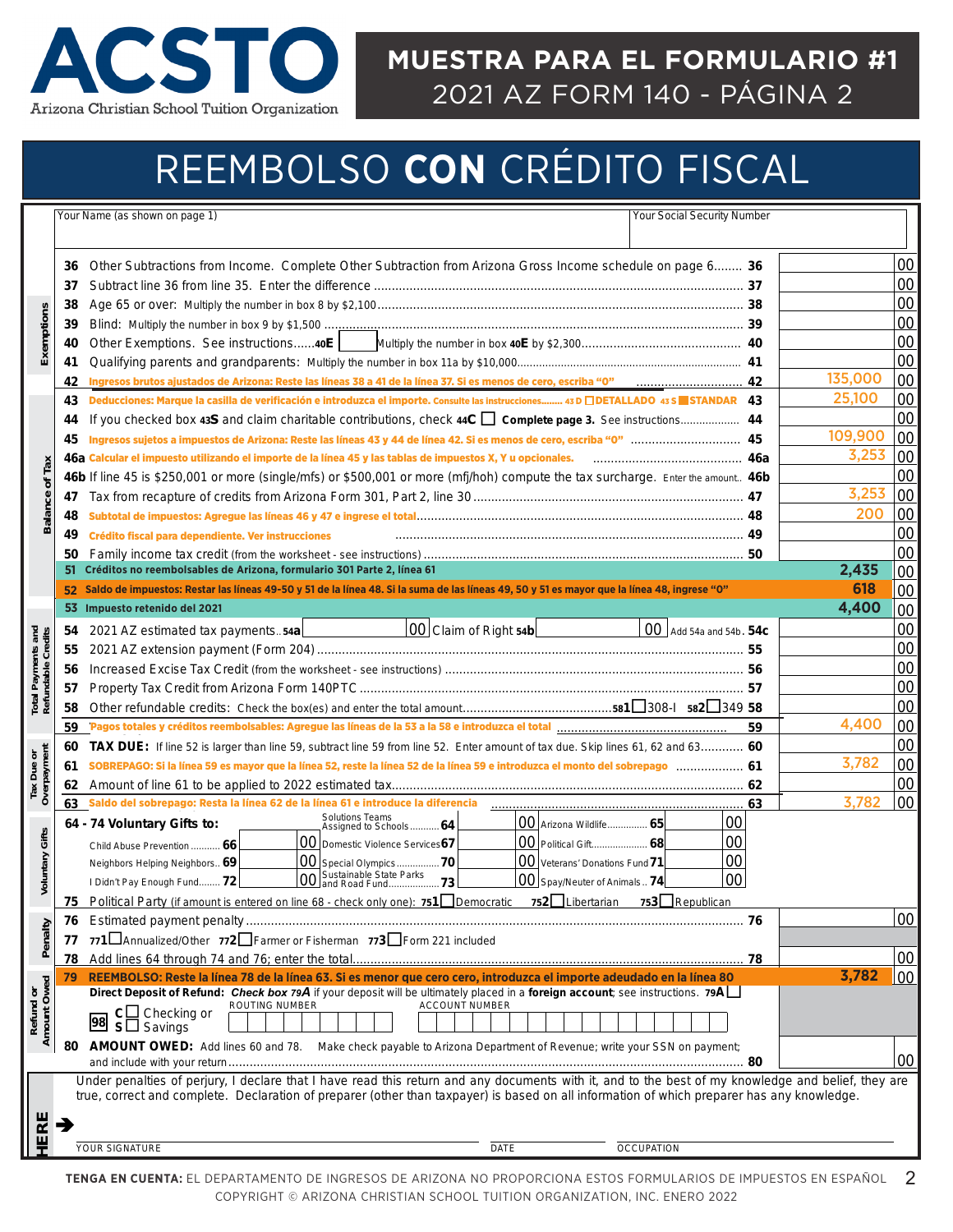

#### **MUESTRA PARA EL FORMULARIO #2**  2021 AZ FORM 140 - PÁGINA 2

# PAGO ADEUDADO **SIN** CRÉDITOS FISCALES

|                                                 |    | <b>Your Social Security Number</b><br>Your Name (as shown on page 1)                                                                                                                                                           |    |         |        |
|-------------------------------------------------|----|--------------------------------------------------------------------------------------------------------------------------------------------------------------------------------------------------------------------------------|----|---------|--------|
|                                                 |    |                                                                                                                                                                                                                                |    |         |        |
|                                                 | 36 | Other Subtractions from Income. Complete Other Subtraction from Arizona Gross Income schedule on page 6 36                                                                                                                     |    |         | 00     |
|                                                 | 37 |                                                                                                                                                                                                                                |    |         | 00     |
|                                                 | 38 |                                                                                                                                                                                                                                |    |         | 00     |
|                                                 | 39 |                                                                                                                                                                                                                                |    |         | 00     |
|                                                 | 40 |                                                                                                                                                                                                                                |    |         | 00     |
| Exemptions                                      | 41 |                                                                                                                                                                                                                                |    |         | 00     |
|                                                 | 42 |                                                                                                                                                                                                                                |    | 135,000 | 00     |
|                                                 | 43 | Deducciones: Marque la casilla de verificación e introduzca el importe. Consulte las instrucciones 43 D DETALLADO 43 S STANDAR 13                                                                                              |    | 25,100  | 00     |
|                                                 | 44 |                                                                                                                                                                                                                                |    |         | 00     |
|                                                 | 45 |                                                                                                                                                                                                                                |    | 109,900 | 00     |
|                                                 |    | 46a Calcular el impuesto utilizando el importe de la línea 45 y las tablas de impuestos X, Y u opcionales.                                                                                                                     |    | 3,253   | 00     |
| <b>Balance of Tax</b>                           |    | 46b If line 45 is \$250,001 or more (single/mfs) or \$500,001 or more (mfj/hoh) compute the tax surcharge. Enter the amount 46b                                                                                                |    |         | 00     |
|                                                 | 47 | Subtotal de impuestos: Agregue las líneas 46 y 47 e ingrese el total                                                                                                                                                           | 47 | 3,253   | 00     |
|                                                 | 48 | <b>ESTA ES LA</b><br>Crédito fiscal para dependiente. Ver instrucciones                                                                                                                                                        | 48 | 200     | 00     |
|                                                 | 49 | <b>CANTIDAD QUE</b>                                                                                                                                                                                                            | 49 |         | 00     |
|                                                 | 50 | <b>COMO</b>                                                                                                                                                                                                                    | 50 |         | 00     |
|                                                 | 51 | <b>CRÉDITO FISCAL</b>                                                                                                                                                                                                          | 51 |         | 00     |
|                                                 |    | Saldo de impuestos: Restar las líneas 49-50 y 51 de la línea 48. Si la suma de las líneas 49, 50 y 51 es mayor que la línea 48, ingrese "0"                                                                                    |    | 3,053   | 00     |
|                                                 |    | 53 Impuesto retenido del 2021                                                                                                                                                                                                  |    | 2,500   | 00     |
|                                                 | 54 | $ 00 $ Claim of Right 54b $ $<br>00 Add 54a and 54b. 54c<br>2021 AZ estimated tax payments54a                                                                                                                                  |    |         | 00     |
|                                                 | 55 |                                                                                                                                                                                                                                |    |         | 00     |
|                                                 | 56 |                                                                                                                                                                                                                                |    |         | 00     |
| <b>Total Payments and</b><br>Refundable Credits | 57 |                                                                                                                                                                                                                                |    |         | 00     |
|                                                 | 58 |                                                                                                                                                                                                                                |    |         | 00     |
|                                                 | 59 | Pagos totales y créditos reembolsables: Agregue las líneas de la 53 a la 58 e introduzca el total [1111] [1111] [1111] [1111] [1111] [1111] [1111] [1111] [1111] [1111] [1111] [1111] [1111] [1111] [1111] [1111] [1111] [1111 | 59 | 2,500   | 00     |
|                                                 | 60 | SOBREPAGO: Si la línea 59 es mayor que la línea 52, reste la línea 52 de la línea 59 e introduzca el monto del sobrepago<br>60                                                                                                 |    | 553     | 00     |
|                                                 | 61 | OVERPAYMENT: If line 59 is larger than line 52, subtract line 52 from line 59. Enter amount of overpayment 61                                                                                                                  |    |         | 00     |
| Tax Due or<br>Overpayment                       | 62 |                                                                                                                                                                                                                                |    |         | 00     |
|                                                 | 63 | Saldo del sobrepago: Resta la línea 62 de la línea 61 e introduce la diferencia                                                                                                                                                | 63 |         | 00     |
|                                                 |    | <b>Solutions Teams</b><br>00<br>00 Arizona Wildlife 65<br>64 - 74 Voluntary Gifts to:<br>Assigned to Schools 64                                                                                                                |    |         |        |
| Gifts                                           |    | 00<br>00 Domestic Violence Services67<br>00 Political Gift 68<br>Child Abuse Prevention  66                                                                                                                                    |    |         |        |
| Voluntary                                       |    | 00<br>00 Special Olympics70<br>00 Veterans' Donations Fund 71<br>Neighbors Helping Neighbors 69                                                                                                                                |    |         |        |
|                                                 |    | 00 Sustainable State Parks<br>00 and Road Fund73<br>00<br>00 Spay/Neuter of Animals 74<br>I Didn't Pay Enough Fund 72                                                                                                          |    |         |        |
|                                                 | 75 | Political Party (if amount is entered on line 68 - check only one): 751 Democratic 752 Libertarian<br>753 Republican                                                                                                           |    |         |        |
|                                                 | 76 |                                                                                                                                                                                                                                |    |         | $00\,$ |
| Penalty                                         | 77 | 771 Annualized/Other 772 Farmer or Fisherman 773 Form 221 included                                                                                                                                                             |    |         |        |
|                                                 | 78 |                                                                                                                                                                                                                                |    |         | 00     |
| Refund or<br>Amount Owed                        | 79 | Direct Deposit of Refund: Check box 79A if your deposit will be ultimately placed in a foreign account; see instructions. 79A                                                                                                  |    |         | 00     |
|                                                 |    | <b>ROUTING NUMBER</b><br><b>ACCOUNT NUMBER</b><br>$c\Box$ Checking or                                                                                                                                                          |    |         |        |
|                                                 |    | 98<br>$S\Box$ Savings                                                                                                                                                                                                          |    |         |        |
|                                                 |    | 80 CANTIDAD ADEUDADA: Agregue las líneas 60 y 78. Haga un cheque para el Departamento de Ingresos de Arizona; escriba su SSN en el                                                                                             |    |         |        |
|                                                 |    | pago; e inclúyalo con su devolución                                                                                                                                                                                            |    | 553     | 00     |
|                                                 |    | Under penalties of perjury, I declare that I have read this return and any documents with it, and to the best of my knowledge and belief, they are                                                                             |    |         |        |
|                                                 |    | true, correct and complete. Declaration of preparer (other than taxpayer) is based on all information of which preparer has any knowledge.                                                                                     |    |         |        |
| ERE                                             |    |                                                                                                                                                                                                                                |    |         |        |
|                                                 |    | <b>YOUR SIGNATURE</b><br><b>DATE</b><br><b>OCCUPATION</b>                                                                                                                                                                      |    |         |        |
|                                                 |    |                                                                                                                                                                                                                                |    |         |        |
|                                                 |    | TENGA EN CUENTA: EL DEPARTAMENTO DE INGRESOS DE ARIZONA NO PROPORCIONA ESTOS FORMULARIOS DE IMPUESTOS EN ESPAÑOL<br>COPYRIGHT © ARIZONA CHRISTIAN SCHOOL TUITION ORGANIZATION, INC. ENERO 2022                                 |    |         | 3      |
|                                                 |    |                                                                                                                                                                                                                                |    |         |        |
|                                                 |    |                                                                                                                                                                                                                                |    |         |        |
|                                                 |    |                                                                                                                                                                                                                                |    |         |        |
|                                                 |    |                                                                                                                                                                                                                                |    |         |        |